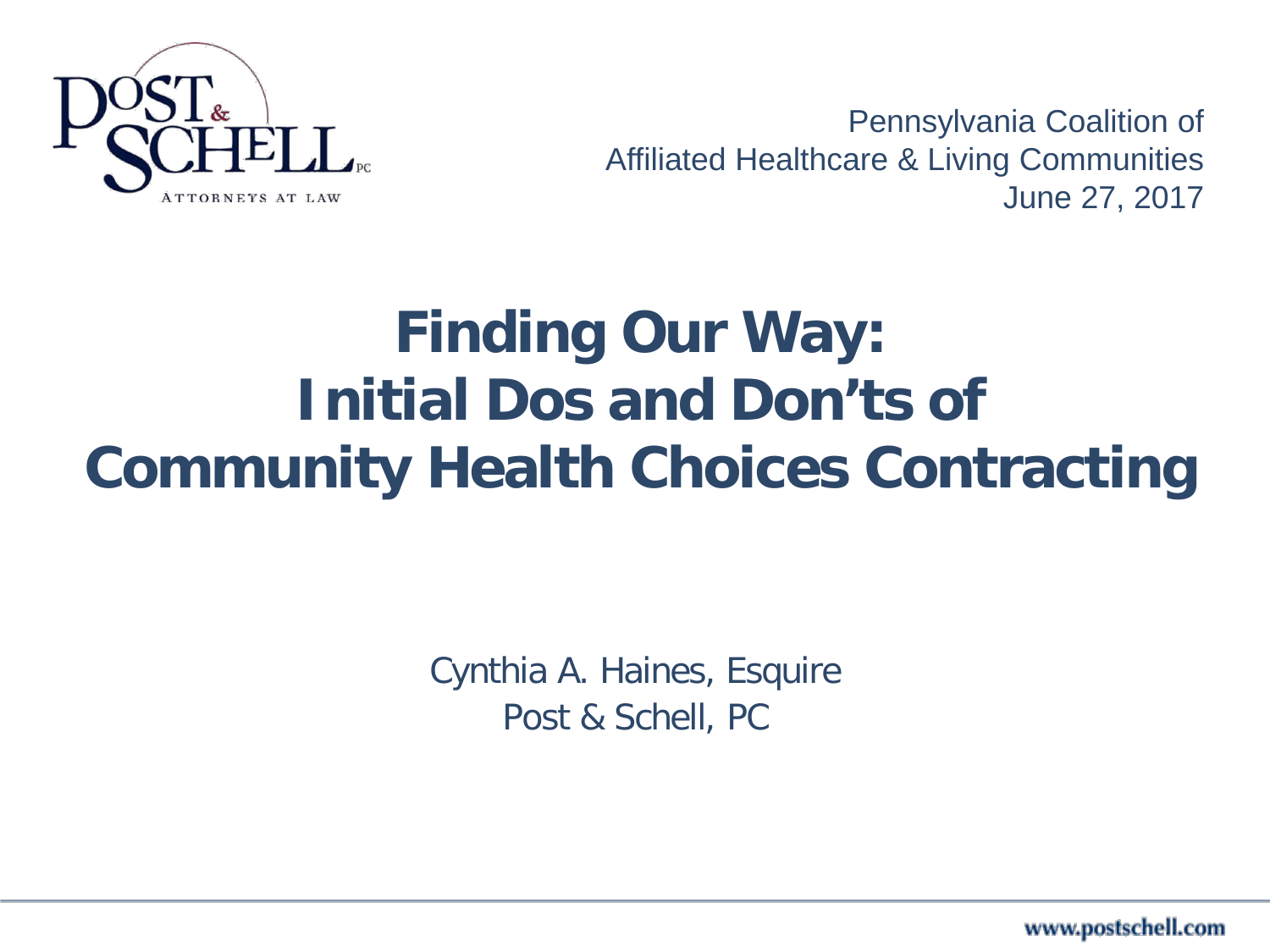#### **DHS Messages**

- DHS indicated that they are on target for roll out beginning January 2018
- Priorities are:
	- No interruption in participant services
	- No interruption in provider payment

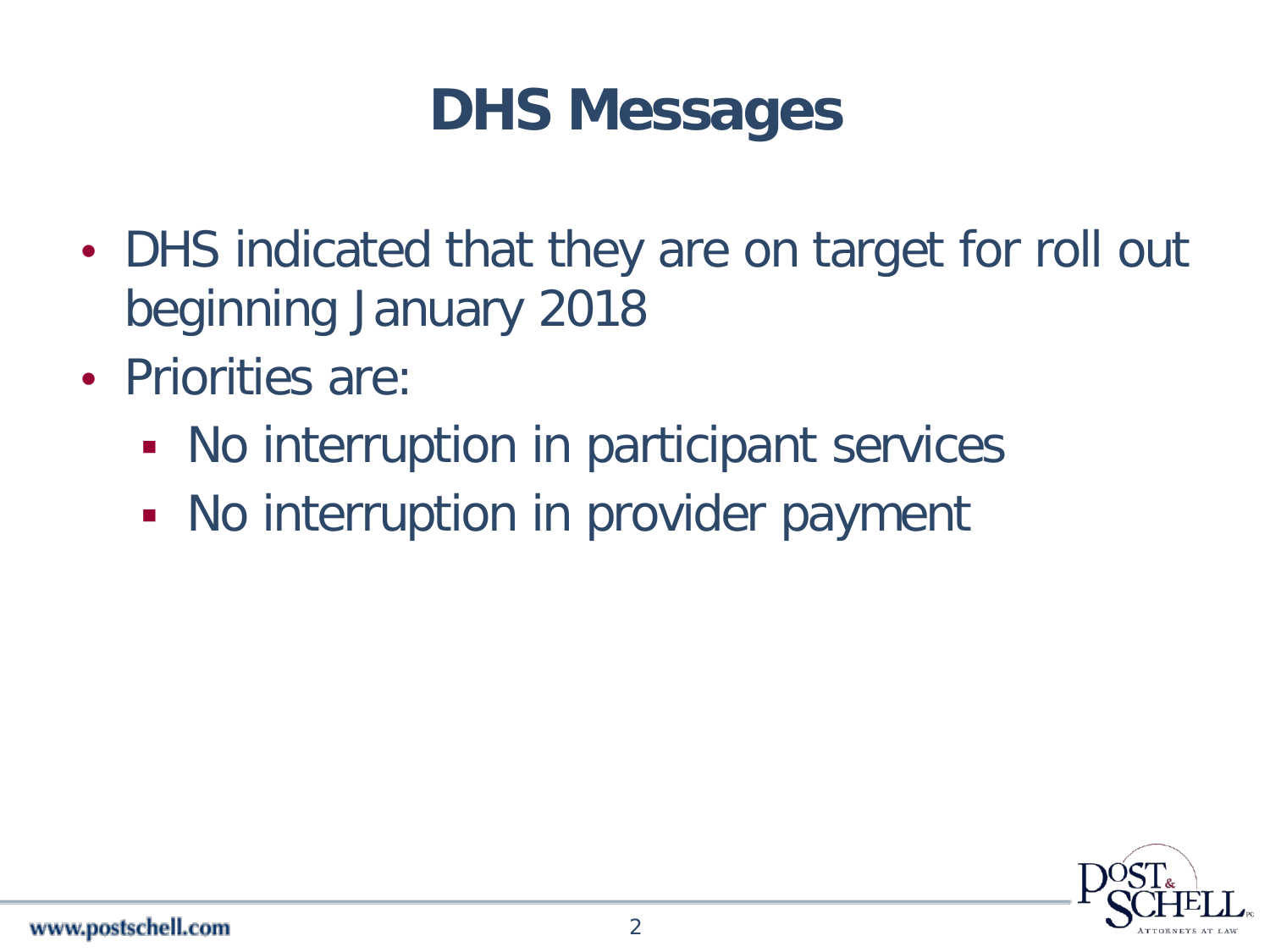#### **DHS Messages**

- 20 events in the SW for CHC
- Provider Education Summit on the SW July 24- 26
- If you want to be involved, contact the chosen **MCO<sub>S</sub>**

www.dhs.pa.gov/citizens/communityhealthchoices/

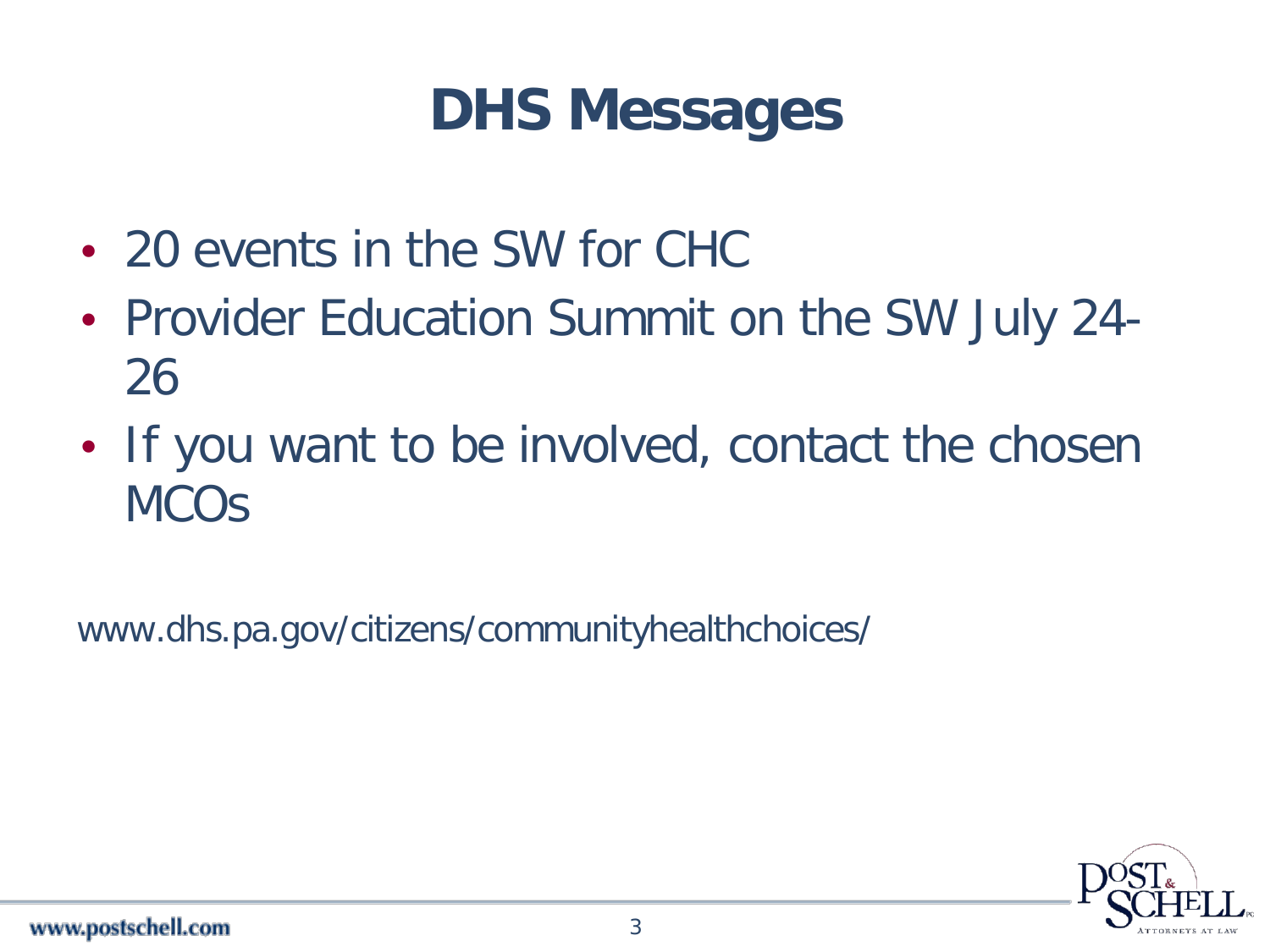## **Before The Contract**

- Develop relationships
- $\cdot$  Do:
	- Reach out to the MCOs
	- **Find the right internal representative**
	- Arm the negotiator with all the necessary information
- Don't:
	- Be an ostrich

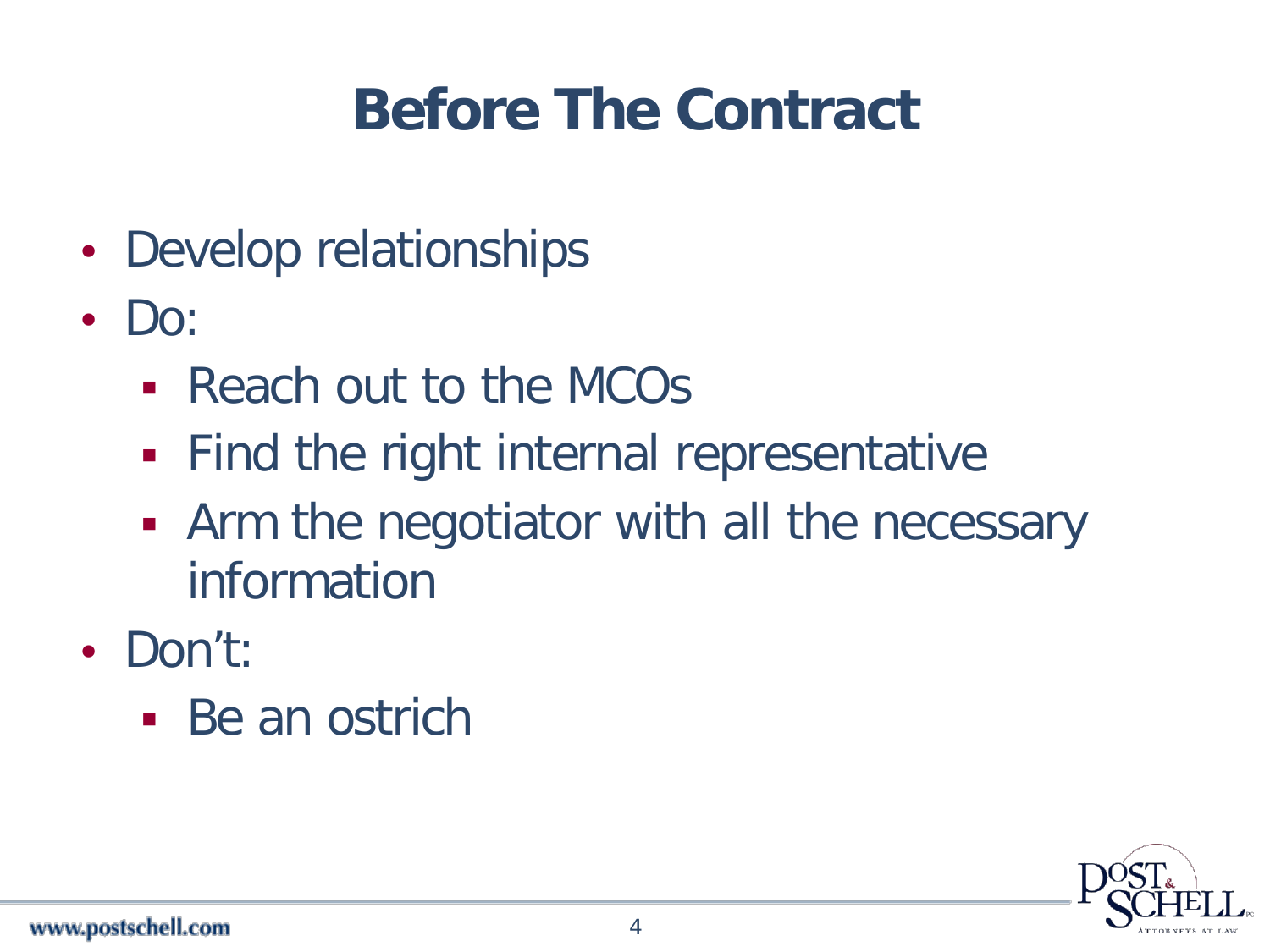## **Before The Contract**

- Do:
	- Be prepared
		- Know your market
		- ▶ Understand the provider network
		- Document costs
		- Demonstrate your value
- Don't:
	- Passively wait to be told what the MCO wants

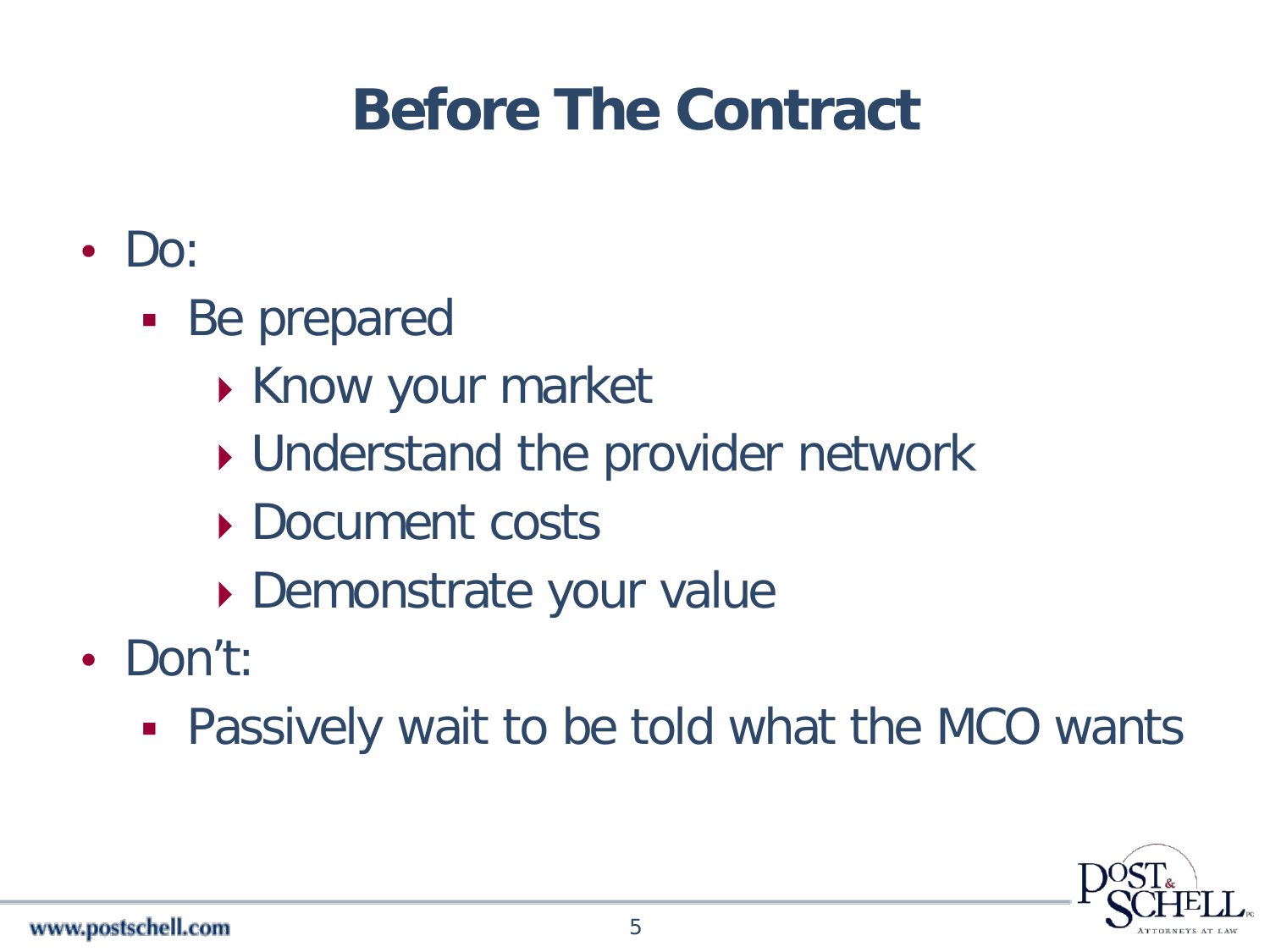## **Before The Contract**

- Do:
	- **Pick Your Battles** 
		- What are your most important issues?
		- What are your deal breakers?
- Don't:
	- **Bring a 20 issue laundry list**

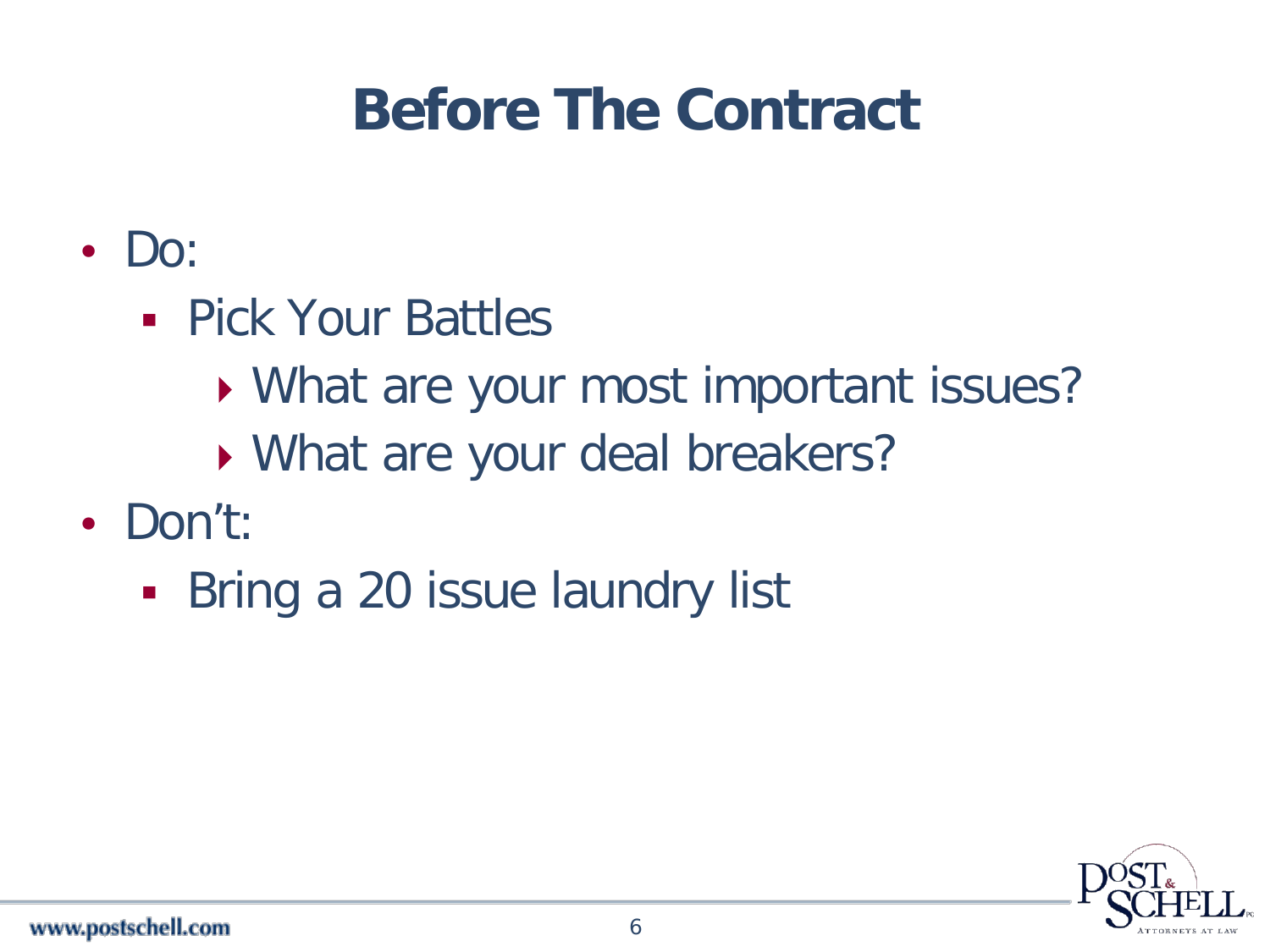## **Down To Business**

- Do:
	- Read incorporated materials carefully
		- ▶ Look for "incorporated by reference," "you will be required to comply with" . . .
		- ▶ Beware of references to other documents outside of the contract (or online) that may change without notice
- Don't:
	- Fail to read reference material

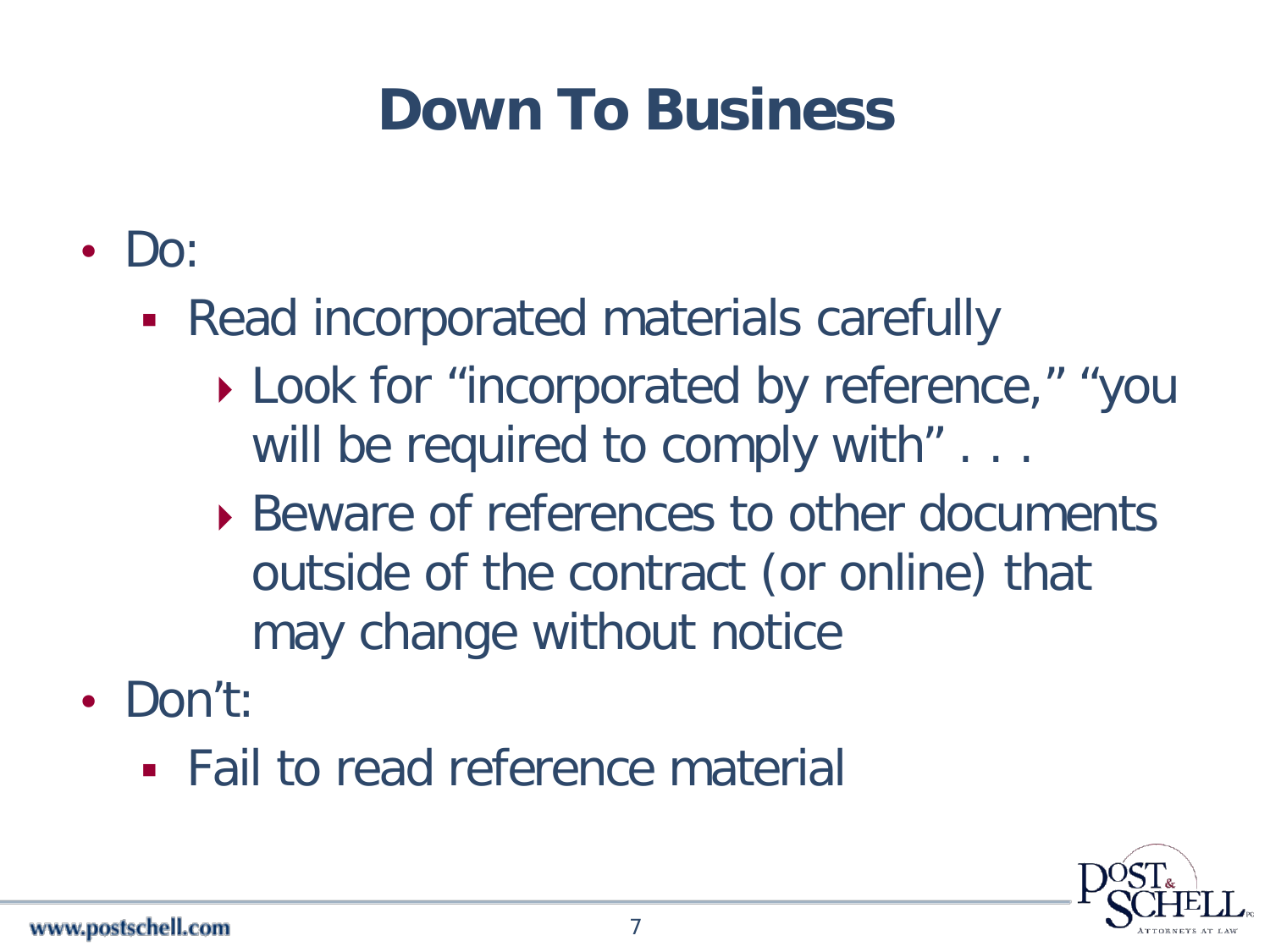### **Down to Business**

- Do:
	- **Familiarize yourself with the Provider** Manual/Handbook
	- **I** Identify how it is changed by the MCO
	- Consider whether you will have any input or the ability to object
- Don't:
	- Fail to review the Provider Manual

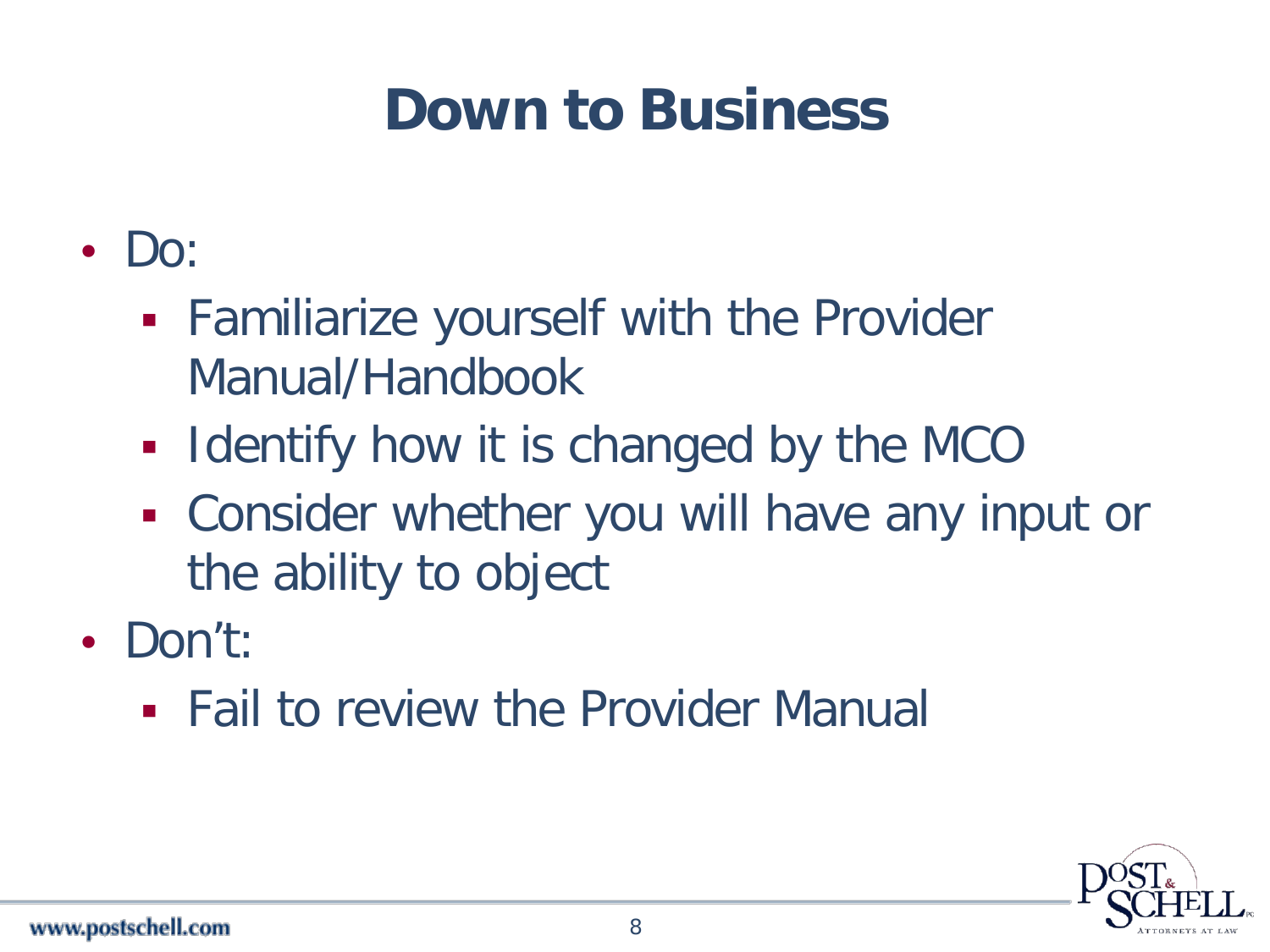## **Down To Business**

#### **Understanding Critical Terms**

- $\cdot$  Do:
	- **Read the Definitions section**
	- Realize that how terms are defined affects the entire agreement
	- Raise concerns about inaccurate terms
- Don't:
	- Assume the MCO has all of the terms correct. They may be new to PA or to long term care

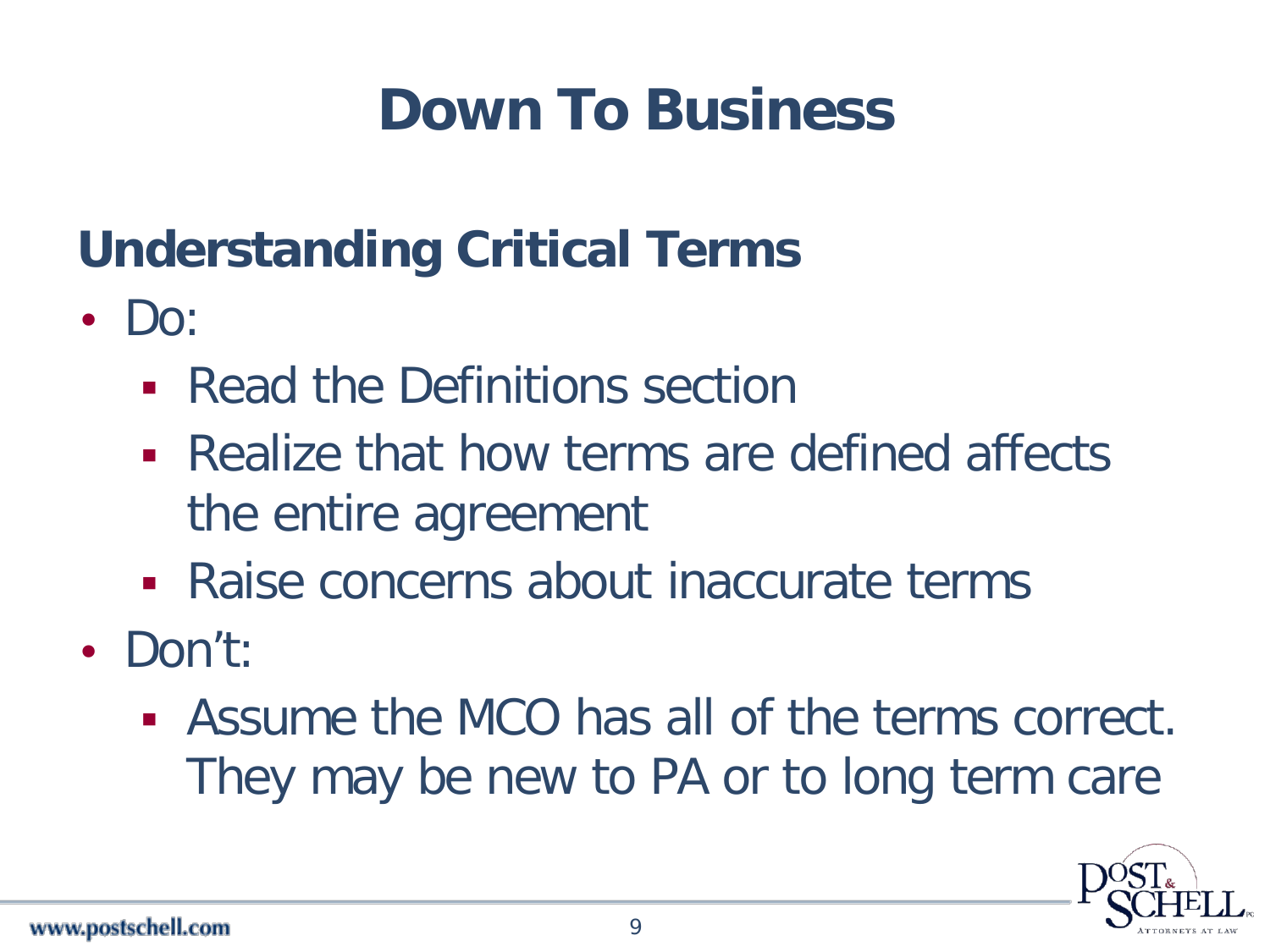## **Key Terms**

- Quality is critical as more MA beneficiaries move to managed care
- CMS reported that MA managed care has doubled from 2006-2015
- DHS is requiring the MCOs to achieve goals for access, quality and cost
- PA has flexibility and passes that flexibility to the **MCO<sub>S</sub>**
- MCOs pass these developing program requirements to the provider

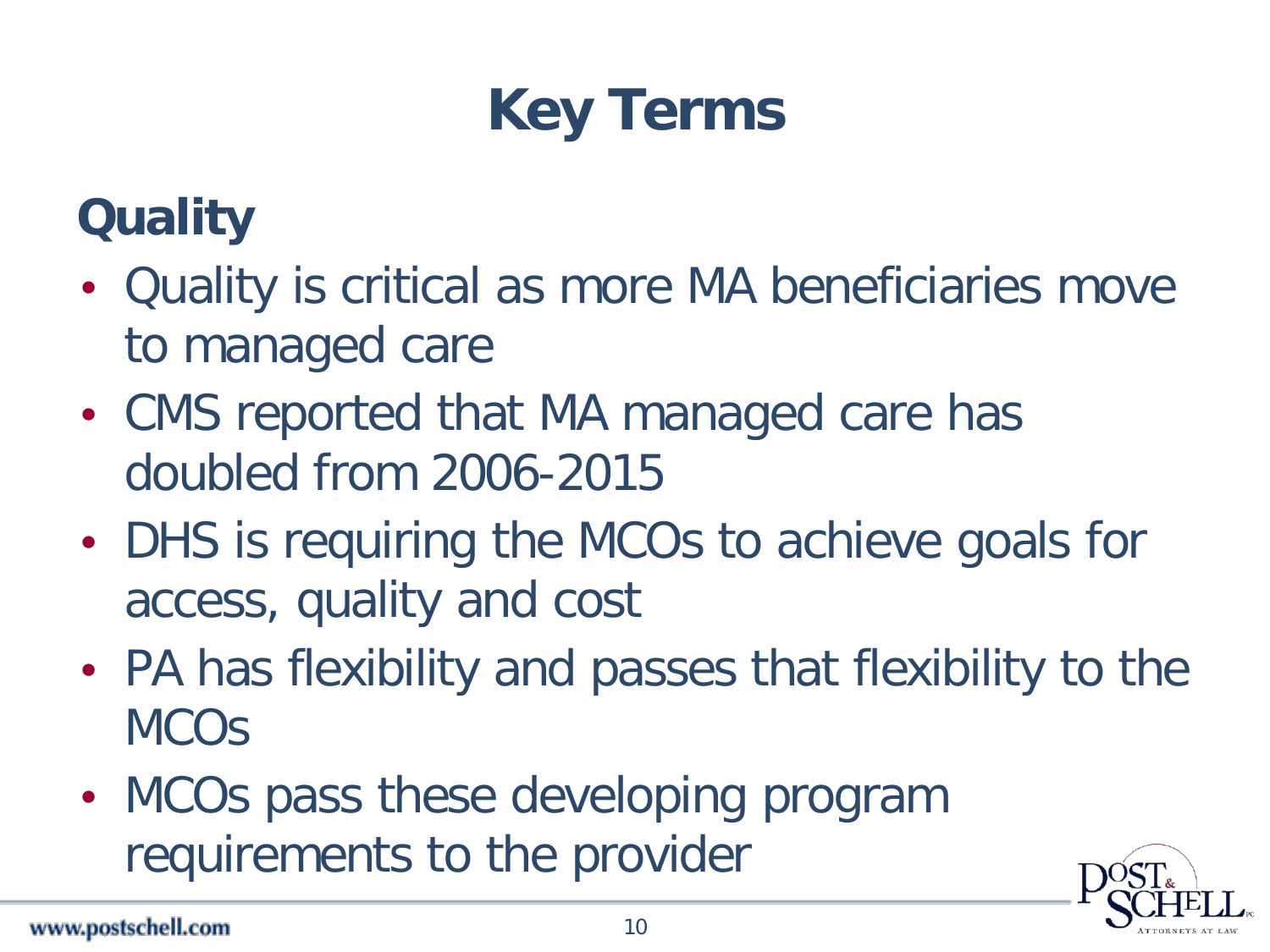### **Key Terms**

- Do:
	- Be nimble the programs are changing
	- **EX Consider the client benefits for the long term** care high-risk populations
- Don't:
	- **Forget to assess your systems and data** collection

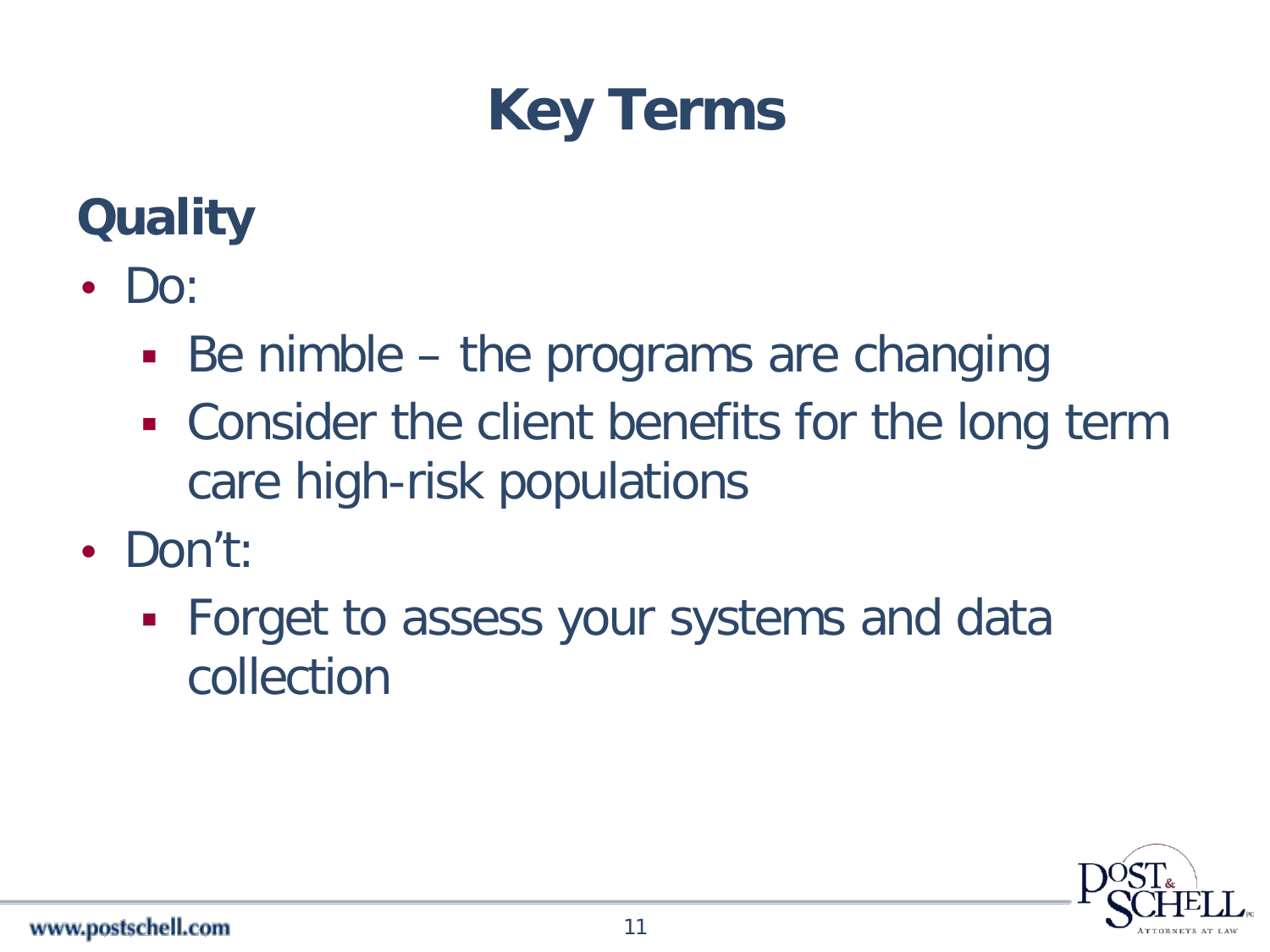

- Do:
	- Plan for the components of a quality management program which includes:
		- **Member feedback**
		- ▶ Mechanism to track receipt of services and reporting critical incidents
		- Risk assessment and mitigation
		- ▶ Performance measurement and reporting
		- ▶ Quality assurance and improvement

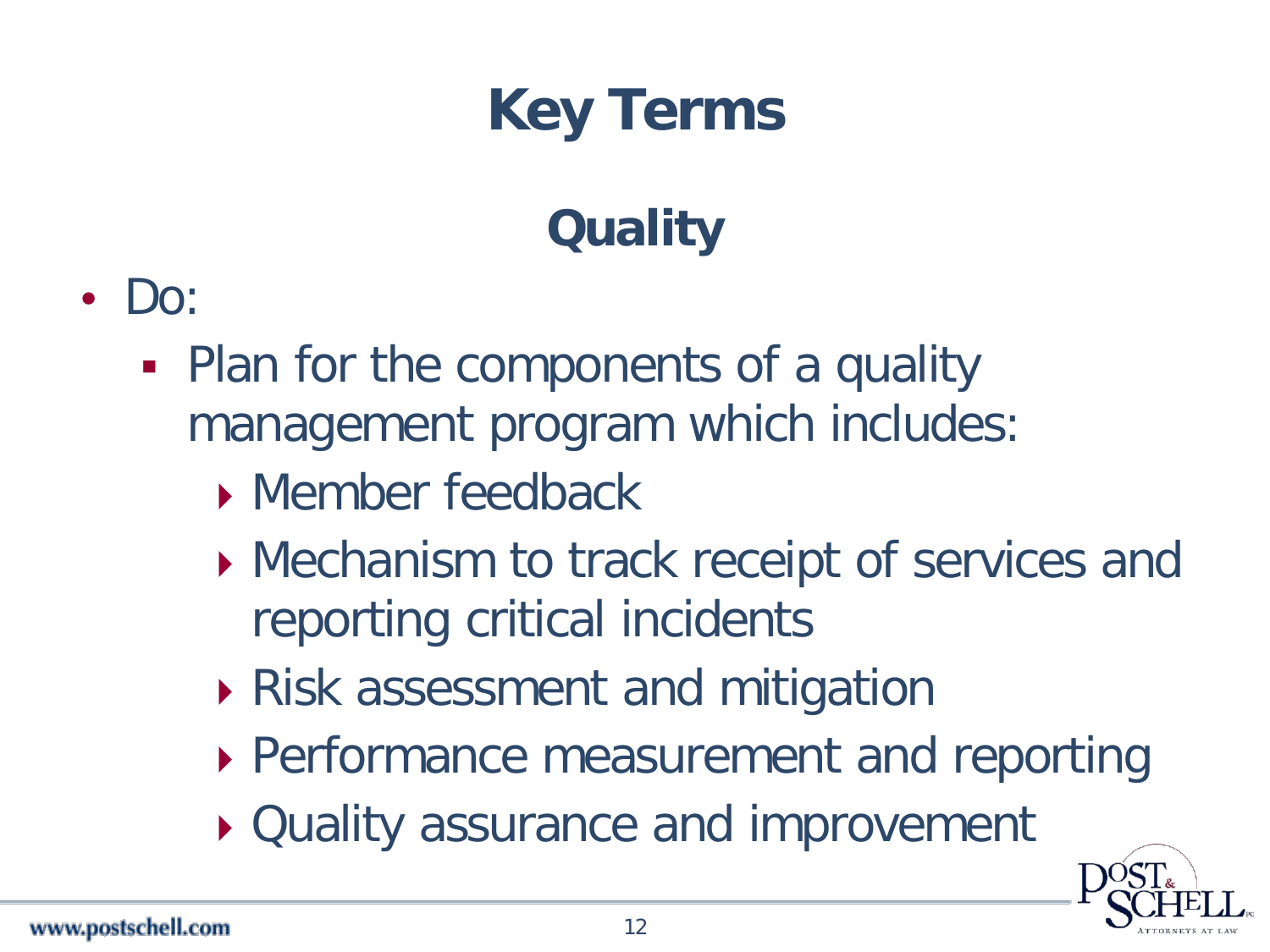

- $\cdot$  Do:
	- **Be sure your EHR system is ready**
	- Assess whether you are tracking and measuring outcomes, cost, quality, and resident satisfaction
	- **Partner effectively with other providers**
- Don't:
	- **Expect status quo**

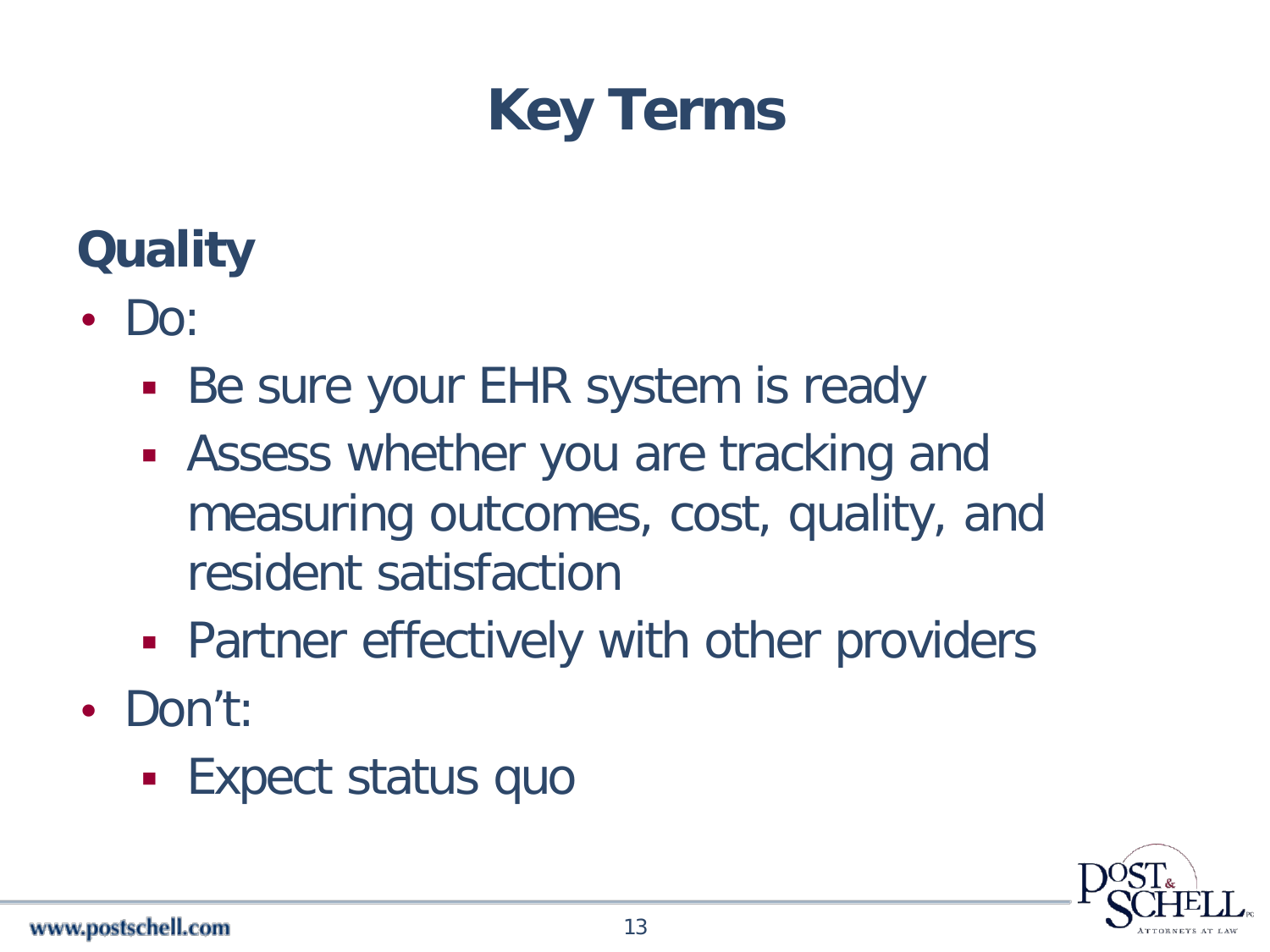## **Regulatory Compliance**

- Do understand your regulatory responsibilities:
	- Expect regulatory language related to:
		- **Exclusions**
		- **Privacy and confidentiality**
		- ▶ Stark and Anti-kickback
- Don't:
	- Agree to contractual terms that:
		- ▶ Are more strident than the actual regulation or other requirement
		- Are not your responsibility
		- ▶ Require you to agree to something you can't control

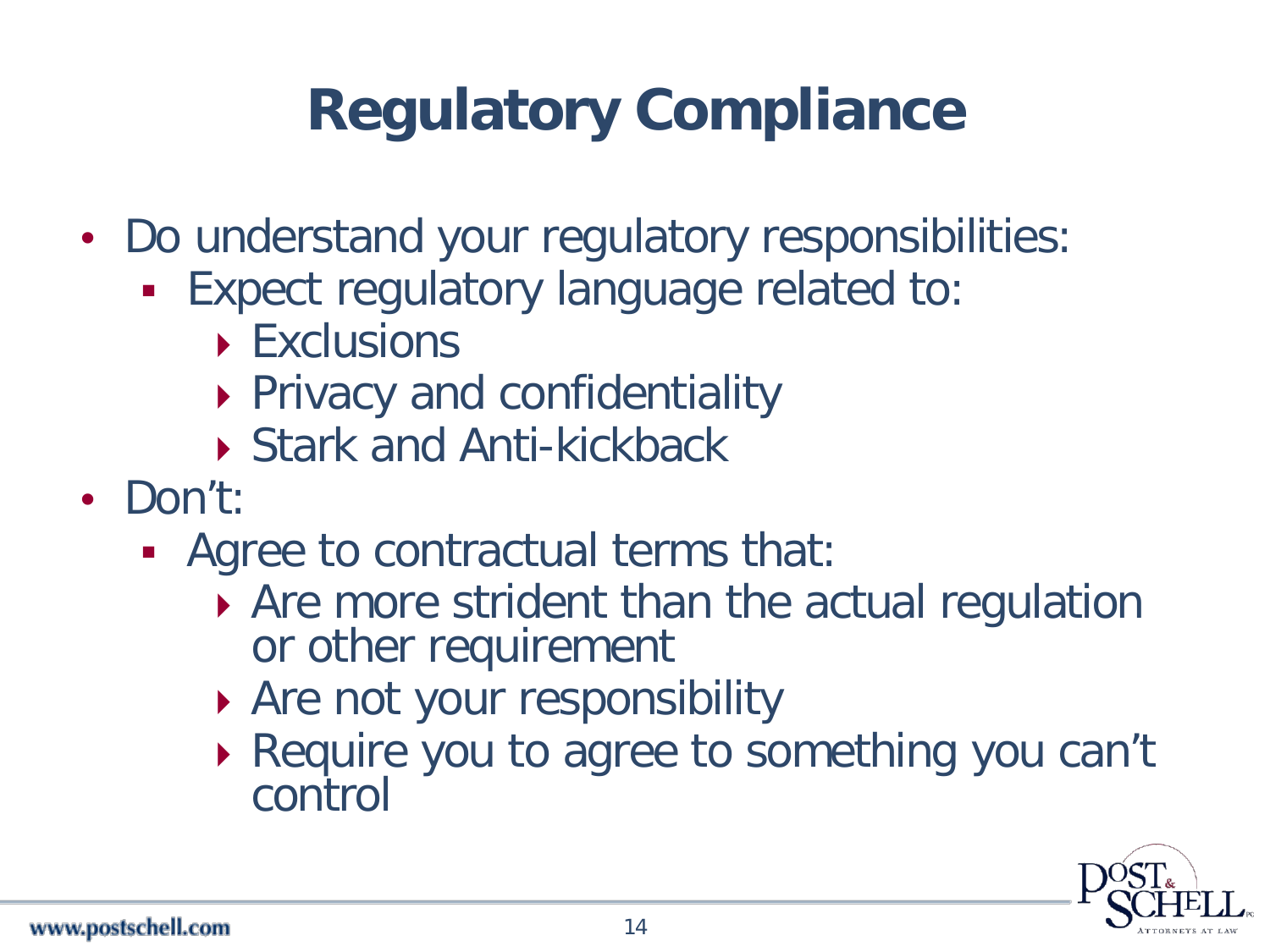- Do:
	- **Review your admissions and discharge** procedures
	- Compare this to what is required under the MCO proposed contract
	- **IDENTIFY THE ROLES OF YOU, the MCO, the** supports coordinator . . .
- Don't:
	- Wait until you are admitting or discharging a resident to discuss

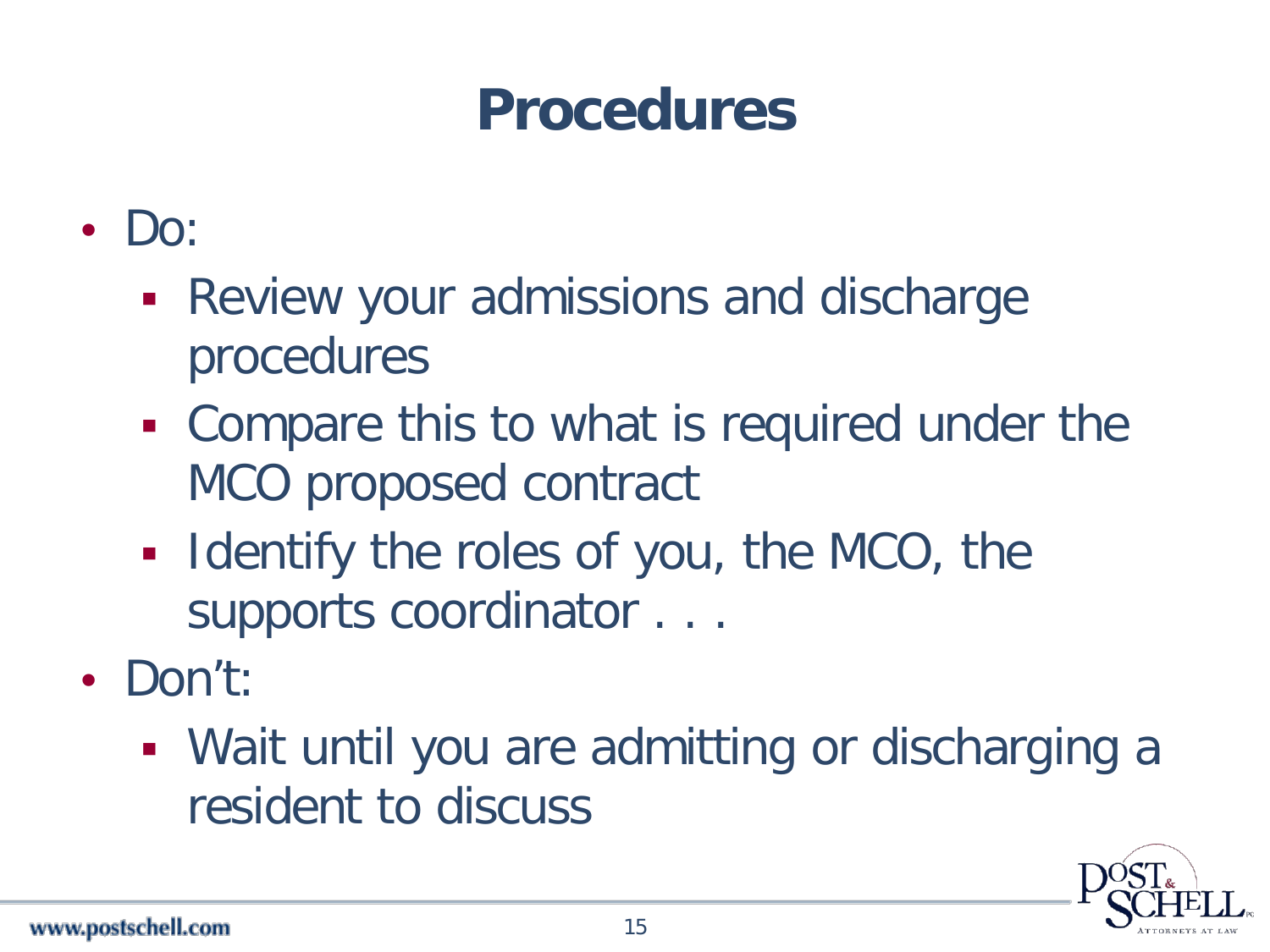#### **Documentation**

- $\cdot$  Do:
	- Check what is required
	- Ask where the templates/forms are
	- Do think about how this documentation fits into your current business processes
- Don't:
	- **Expect uniformity across payors**

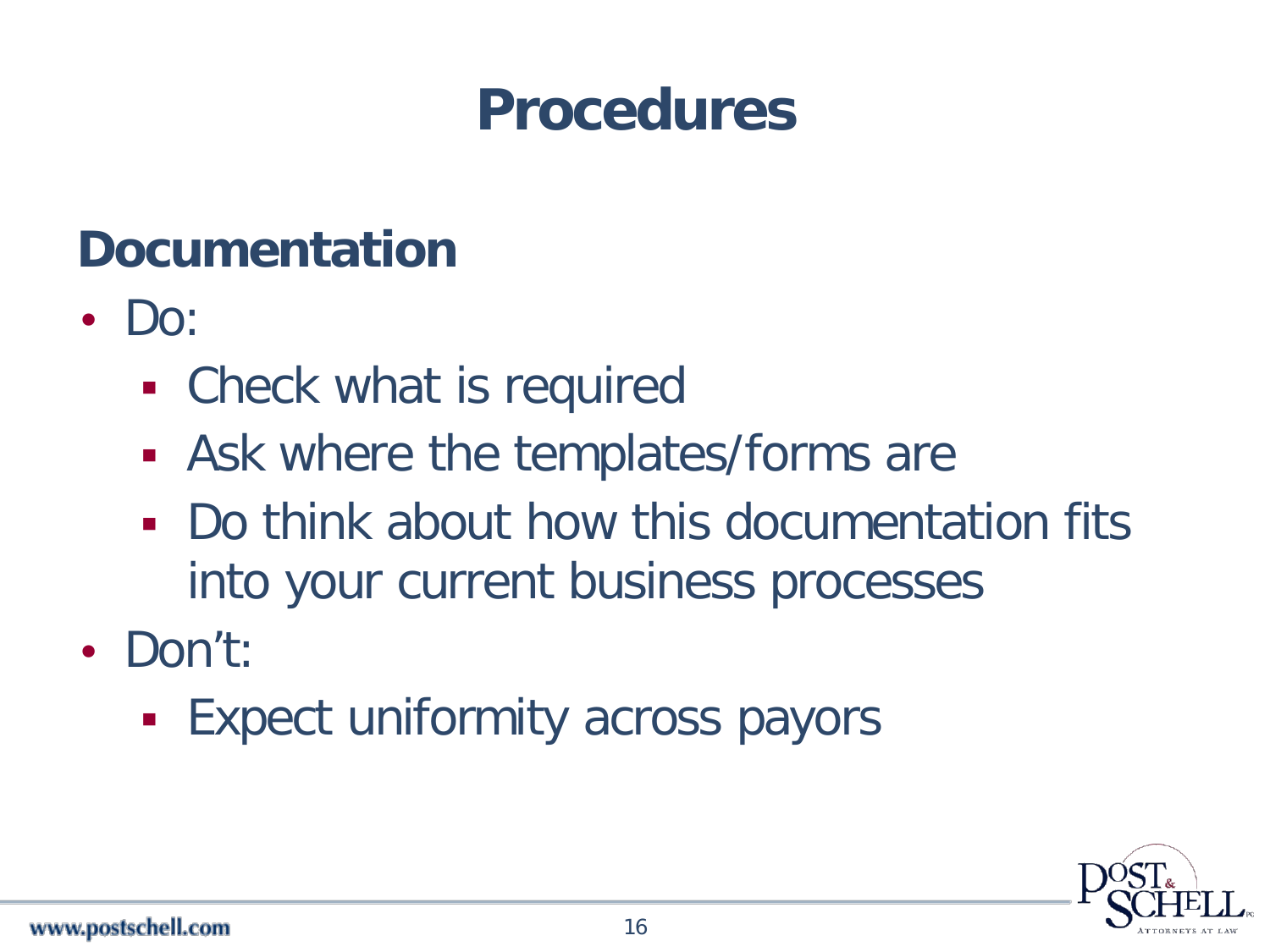### **Billing**

- Do:
	- **Identify how things will change**
	- Question whether there are checks and balances
	- **Understand how you will address any** disputes
- Don't wait for a problem to understand the process

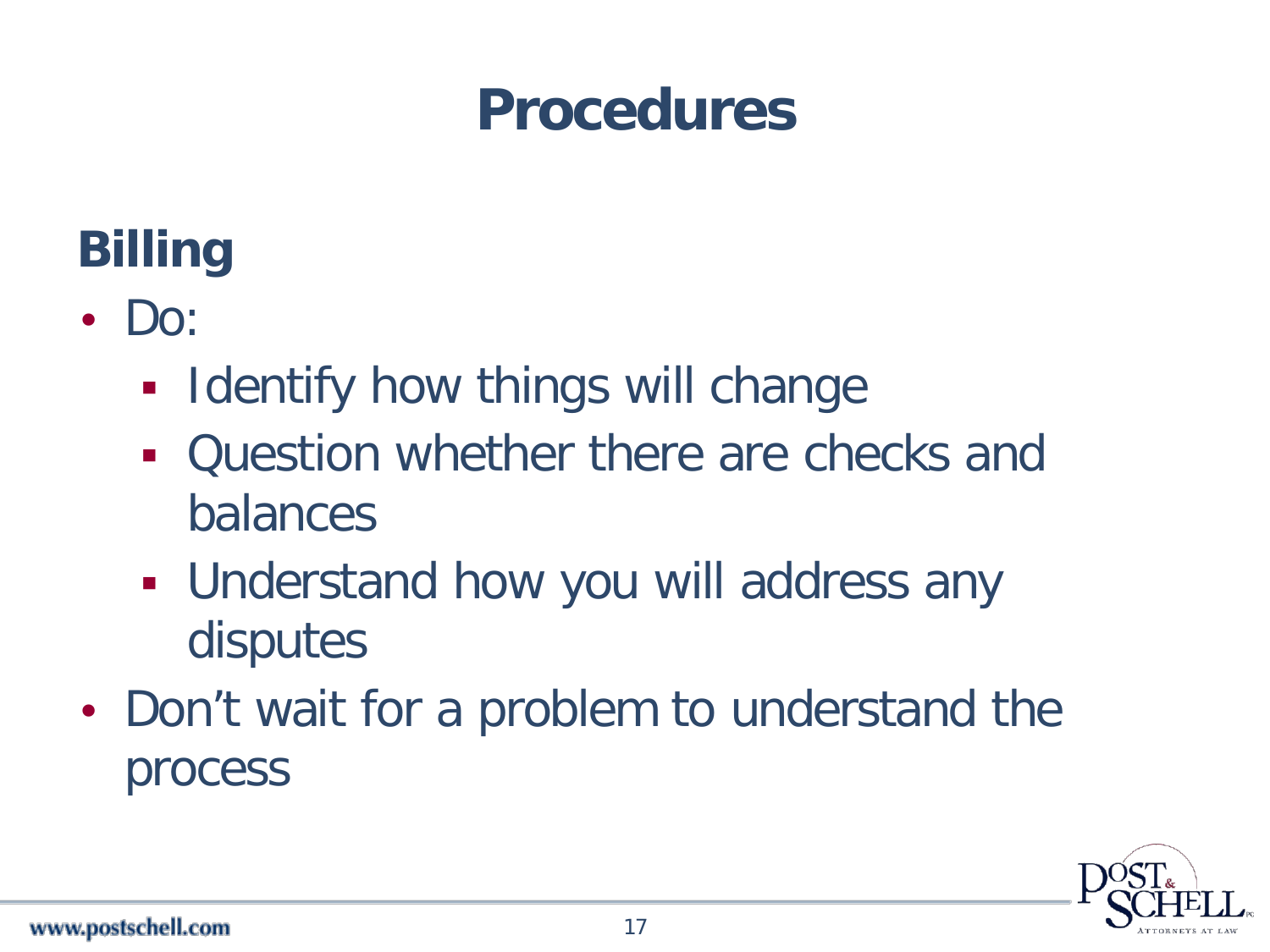#### **Payment**

- $\cdot$  Do:
	- **Example 1 Clarify important timing issues**
	- Assure that you are working from the same definitions (e.g. clean claims, prior authorizations)
	- Assess the co-insurance, patient pays and deductibles processes, if any
	- Assess resident impact

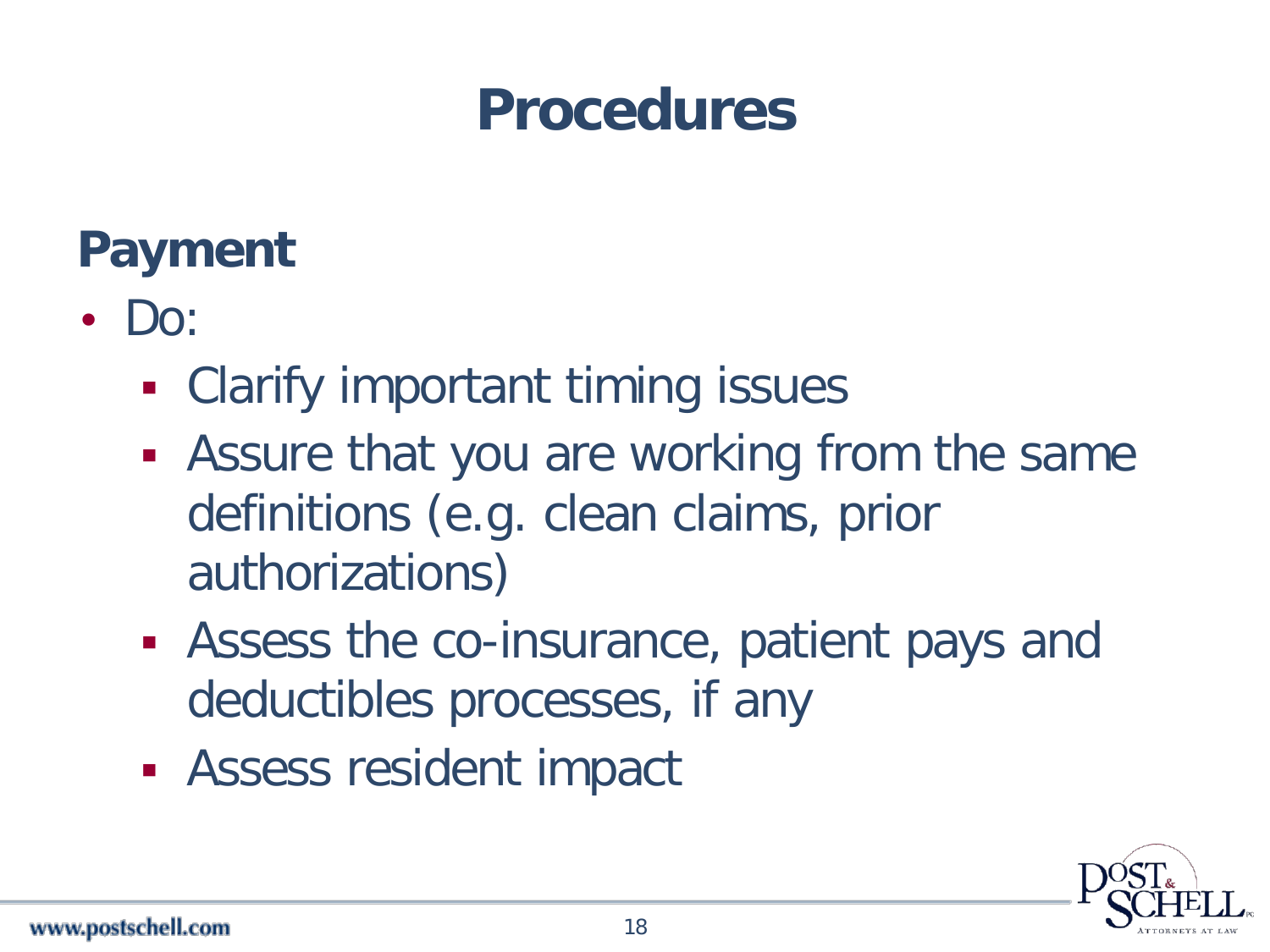#### **Service Coordination**

- $\cdot$  Do:
	- **I ldentify who you are working with**
	- Understand how service coordination is addressed in the contract
	- Facilitate a good working relationship with the service agency coordinator

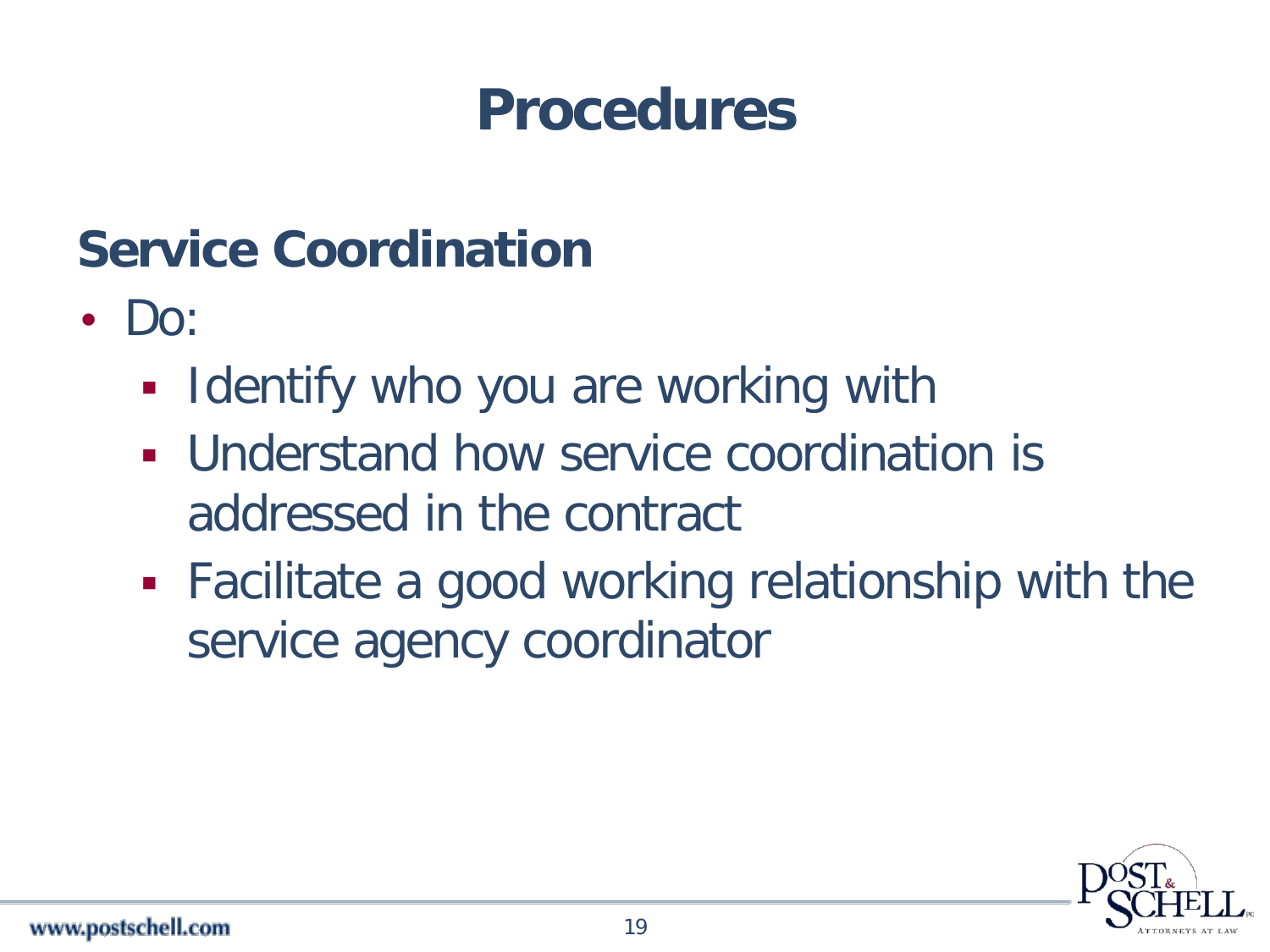### **General Contract Requirements**

- Know who the parties are
- Have a clear understanding of scope and expectations
- Be sure you review all attachments, addenda, riders, exhibits that are referred to in the contract, including any reference to a proposal

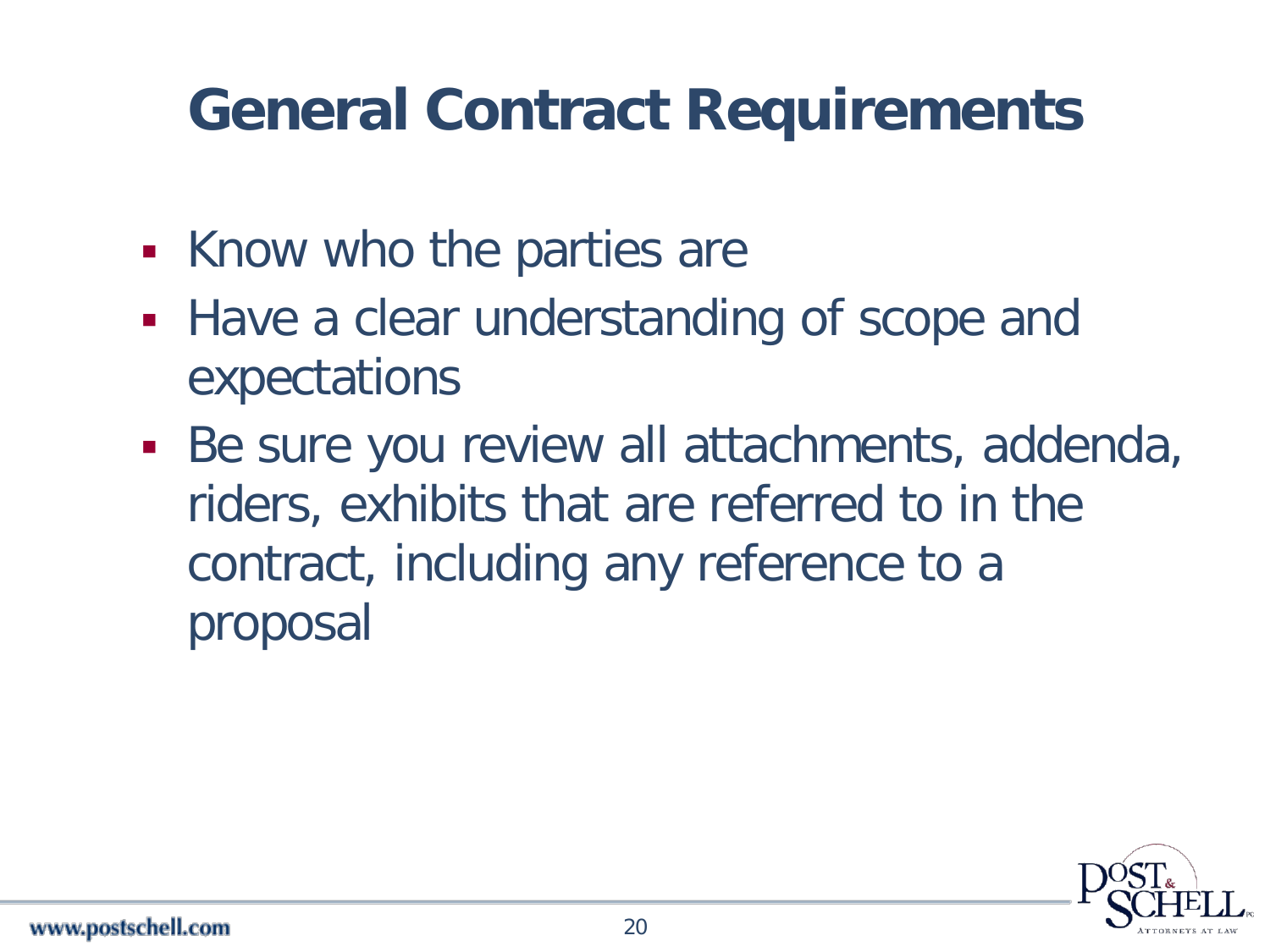## **General Contract Requirements**

- Review:
	- **-** Indemnity
	- **Force Majeure**
	- **Governing Law**
	- **-** Modification
	- **Notice**
	- **Severability**
	- **Dispute Resolution**
	- **Fermination**

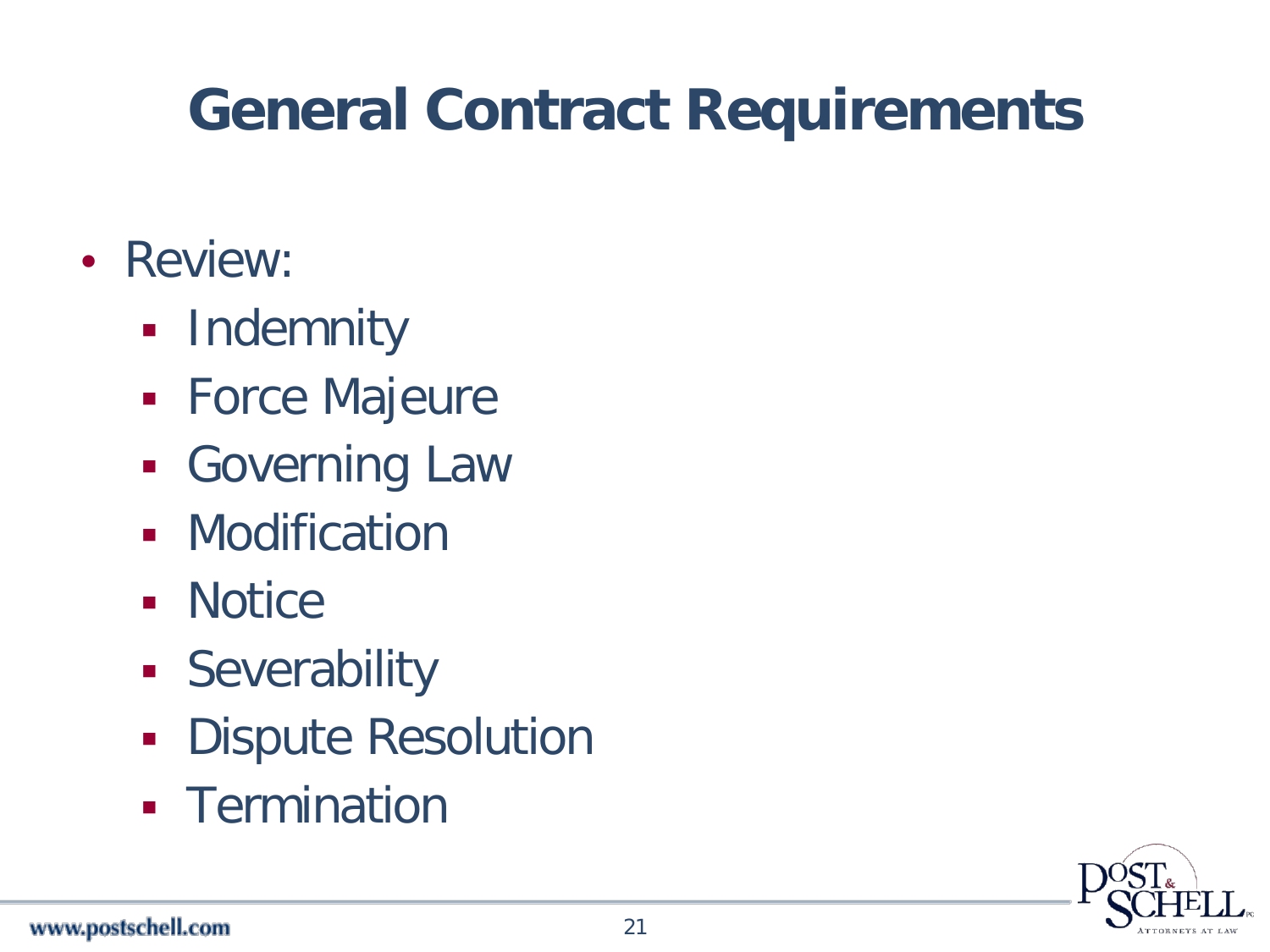## **General Contract Requirements**

- Review:
	- **Exclusivity provisions**
	- **Non-compete provisions**
	- **Assignment clauses**
	- **Non-solicitation provisions**
	- **Termination provisions that state the events** that could trigger the end of the contract?
	- **What your indemnification obligation is**
	- **What the insurance requirements are**